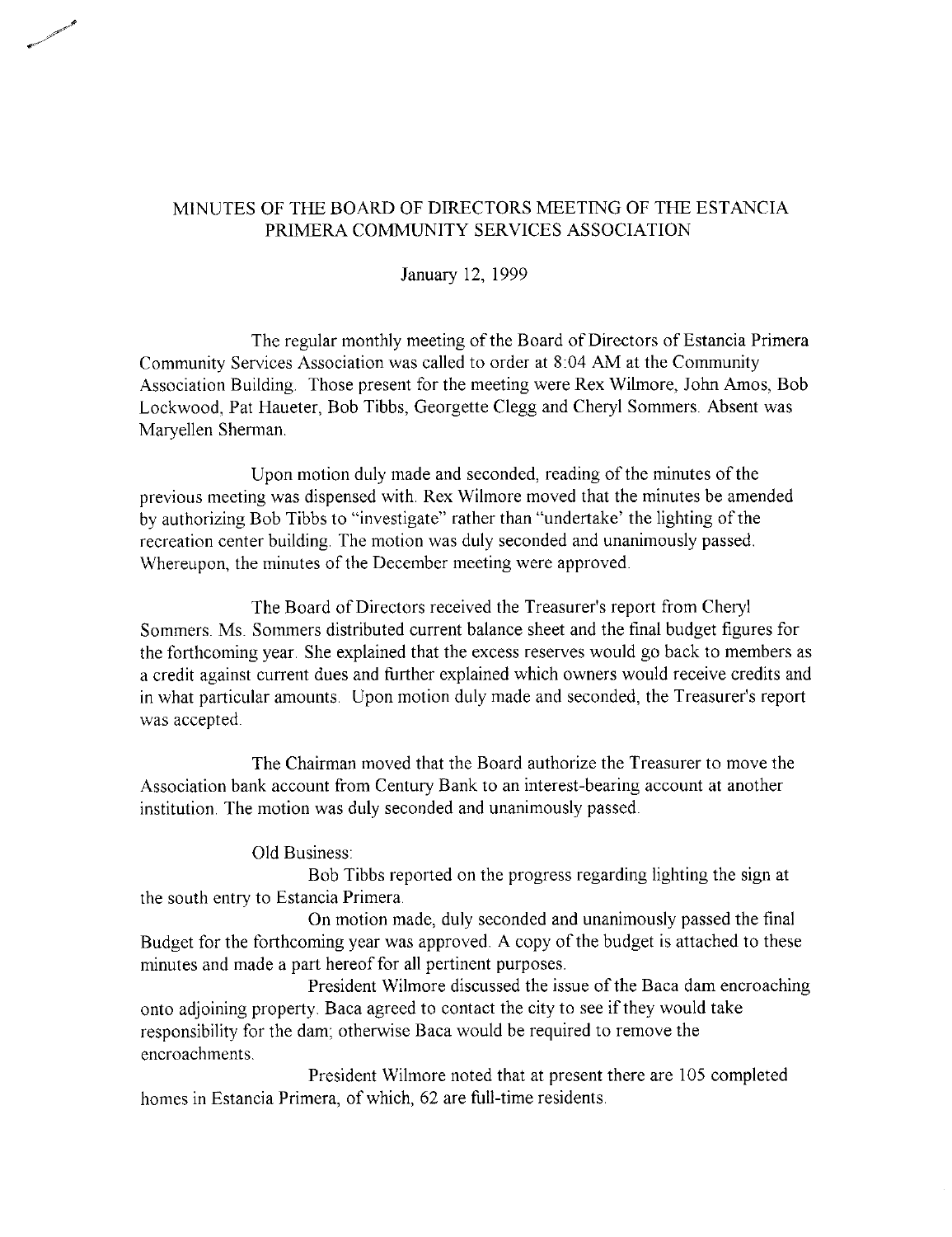New Business:

President Wilmore noted that he has been advised that Santa Fe city council is expected to approve at their next meeting the work on the two dams and the arroyo between the dams at no cost to Estancia Primera owners.

There being no additional Old or New Business to be considered at this meeting, upon motion duly made and seconded, the meeting was adjourned at 8:48 AM.

Attested:

 $\overline{\phantom{a}}$ 

Secretary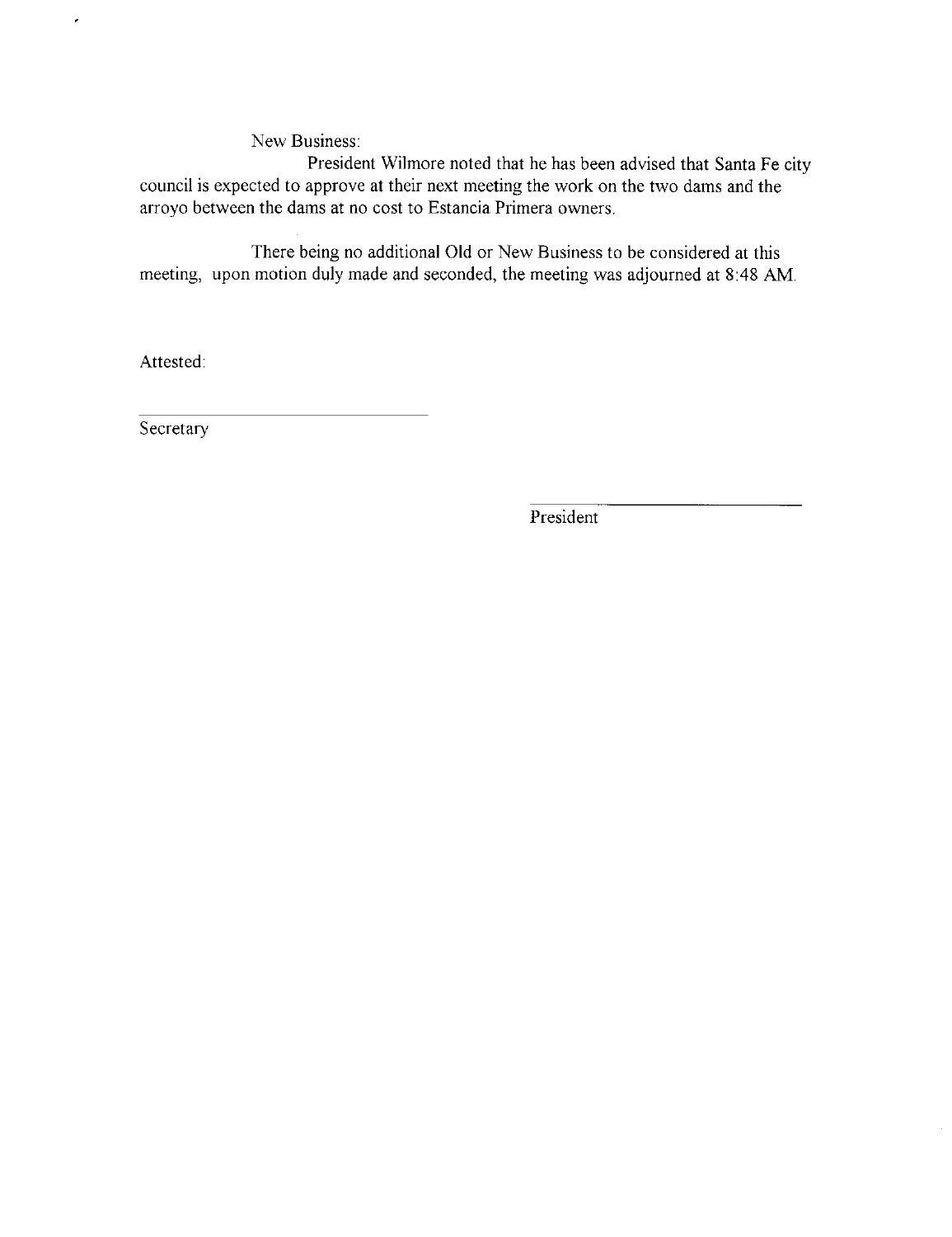February 9, 1999

The regular monthly meeting of the Board of Directors of Estancia Primera Community Services Association was called to order at 8:10 AM at the Community Association Building. Those present for the meeting were Rex Wilmore, John Amos, Bob Lockwood, Pat Haueter, Georgette Clegg, Maryellen Sherman and Cheryl Sommers. Absent was Bob Tibbs.

The Secretary advised that the January minutes were not available for consideration and would be presented at the next regular meeting. The Board deferred consideration of the minutes of the January meeting until the March meeting.

Grounds Report: Dave Baker reported that work was progressing on the south sign lighting. Rex Wilmore noted that the encroachment problem on the Baca property is still under consideration.

Treasurer's Report: Cheryl Sommers presented the treasurer's report which was accepted without exception. A portion of the report dealt with the non-payment of dues. On motion made and duly seconded, the Board advised Ms. Sommers to notify by letter those owners who had not paid their dues by March 1,1999.

President Wilmore advised the Board that the Santa Fe city council at its' last meeting appears to have accepted responsibility for those work on the two dams and the arroyo between them. The city is reportedly expending \$70,000 on the project.

Old Business: The Board discussed at length Pat Haueter's complaint regarding spotlights remaining on at all hours and disturbing residents.

New Business: The board considered the written complaint of Pete Stanton regarding a chimney cap which he believes to be in violation of EPCSA architectural requirements. After a brief discussion, on motion duly seconded and unanimously passed, the Board directed President Wilmore to respond that this was not out of compliance. President Wilmore presented a draft of a letter to those property owners who rent, advising them of their responsibilities as renters. After a lengthy discussion which contained several amendments to the draft, the Board approved the letter.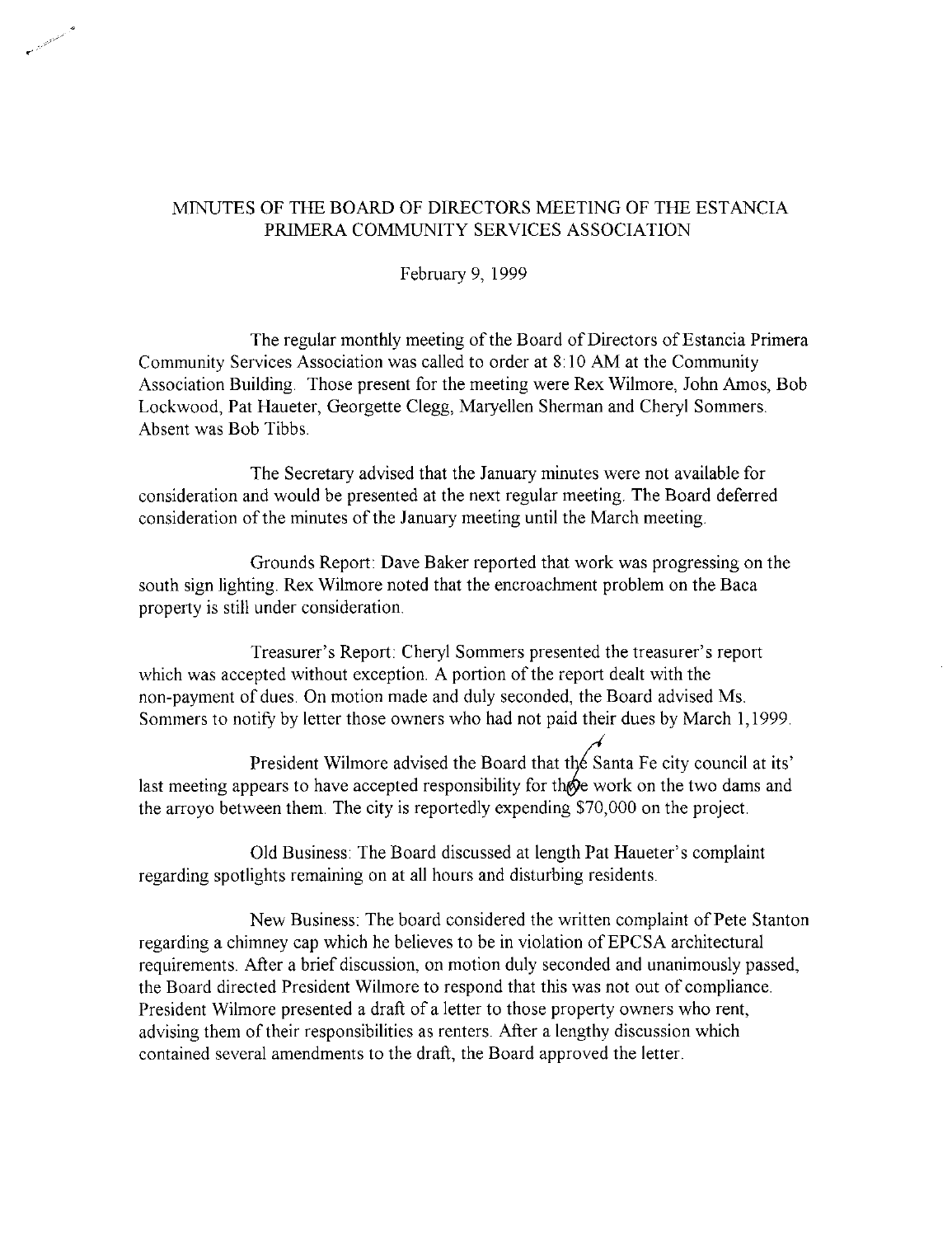There being no additional Old or New Business to be considered at this meeting, upon motion duly made and seconded, the meeting was adjourned at 8:50 AM.

Attested:

Secretary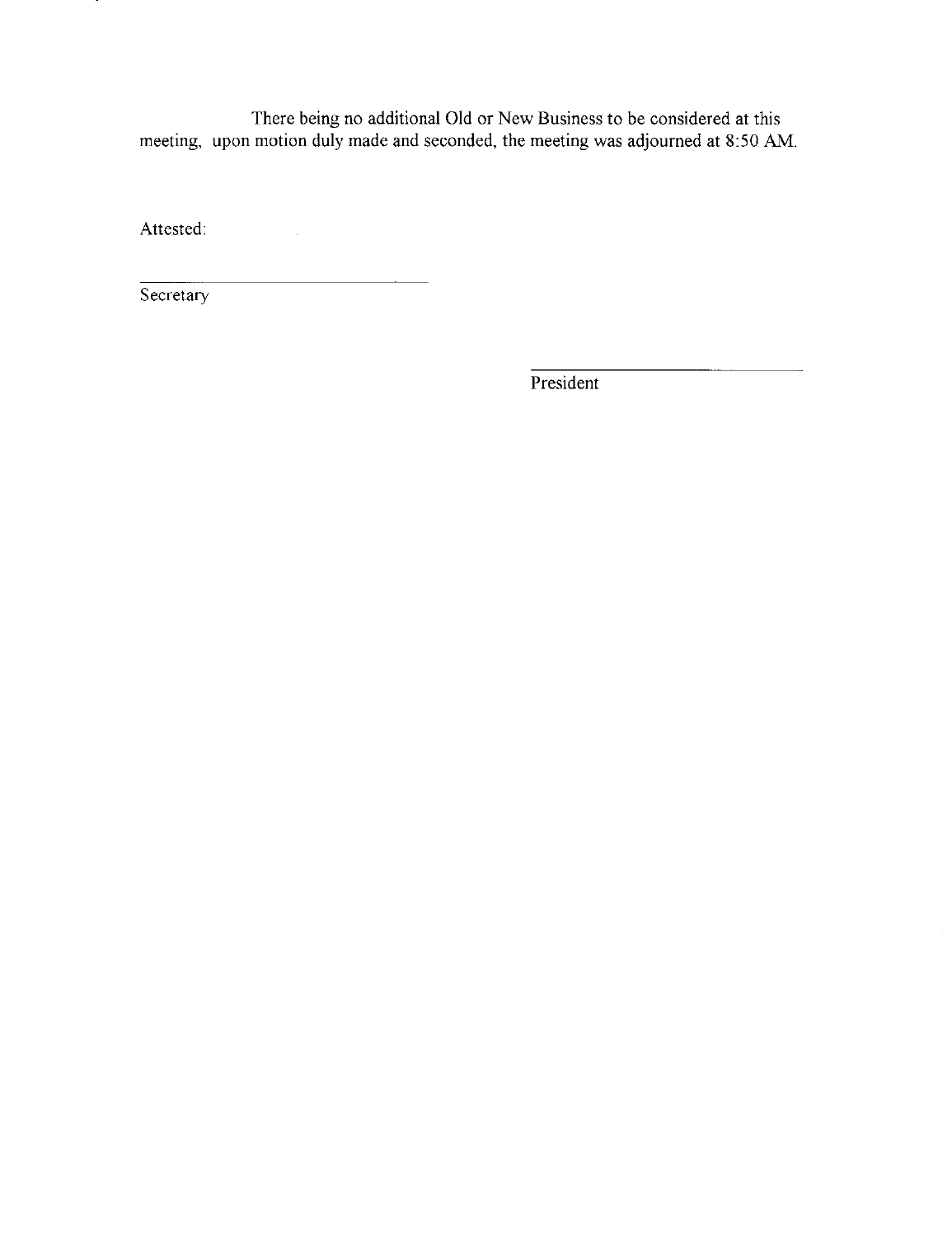March 9, 1999

The regular monthly meeting of the Board of Directors of Estancia Primera Community Services Association was called to order at 8:05 AM at the Community Association Building. Those present for the meeting were Rex Wilmore, John Amos, Bob Lockwood, Pat Haueter, Georgette Clegg and Bob Tibbs. Absent were Dave Baker, Maryellen Sherman and Cheryl Sommers.

The Secretary presented the minutes for the January and February regular meetings which, on motions individually made and duly seconded, were accepted.

In the absence of the treasurer, Rex Wilmore presented the financial report which was unanimously approved by the Board. He further pointed out that letters would soon be mailed to the few remaining individuals who have not paid their dues, following which liens will automatically be filed as required.

Bob Lockwood reported for the ARB that plans had been submitted for a house on one of the two remaining lots in Cresta. The request has been made that the plans be amended and resubmitted and at this time the plans are a long way from being approved.

Recreation Center Report. Georgette Clegg reported that it will be necessary to remove a portion of the chain-link fence around the tennis court in order to facilitate the work being done there. Construction is scheduled to begin on March 10.

The Board approved Ms. Clegg's suggestion that tile repair work at the rec center be delayed.

Ms. Clegg further announced that two new tables and umbrellas would be added to the pool furnishings this season

Grounds Report: Bob Tibbs reported that the lighting work on the south entry sign has been completed. He further mentioned that 25 vines have been purchased to plant along the tennis court fence when that project has been finished.

At the suggestion of Rex Wilmore, the Board unanimously expressed its appreciation to Bob Tibbs for the outstanding work he has done in seeing to a successful conclusion the difficult and time-consuming job of lighting the north and south entry signs.

Old Business: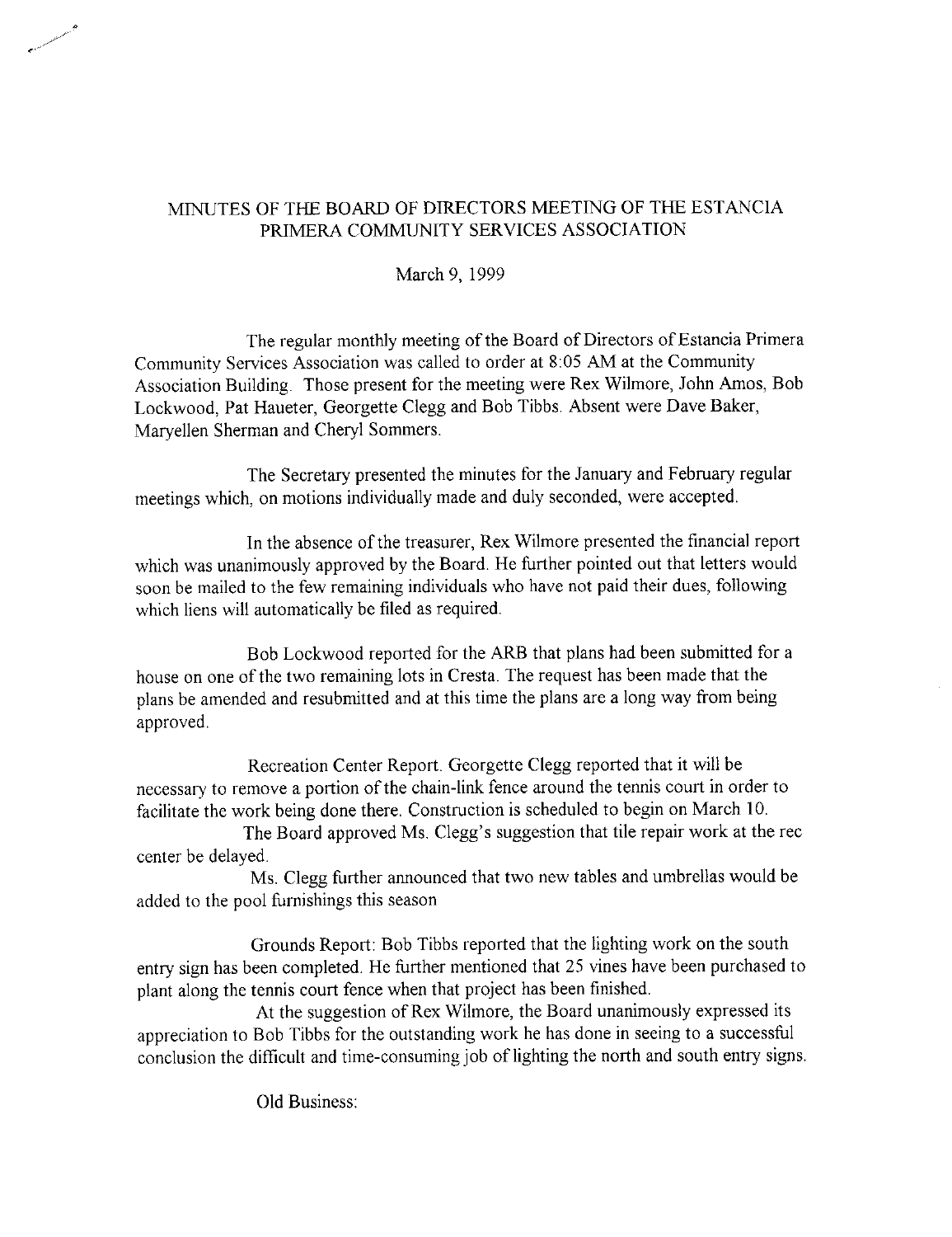Rex Wilmore reported that with regard to the Baca encroachment problem, the portion in question will have to be surveyed and presented to the city for their acceptance.

Mr. Wilmore then submitted to the Board for consideration a letter regarding property rental matters which may be mailed to all property owners. After a lengthy discussion, the Board unanimously approved the letter and directed the Secretary to mail it out to the property owners.

New Business:

Rex Wilmore asked for a volunteer to write the newsletter. This matter was deferred until later in the Spring when pool and tennis openings would require a letter be written.

Mary Walta has requested that she be replaced on the ARB. Rex Wilmore will seek a candidate to replace her.

Mr. Wilmore reported that at the last ARB meeting, Curt Sommers raised the issue of proxies, their use and legality. This apparently led to a discussion of what constitutes a quorum for the ARB. After discussing the matter, the Board, on motion duly made and seconded, directed President Wilmore to request that the ARB formulate rules regarding proxies and quorums and submit same to the Board for approval. Mr. Wilmore's further motion that Lynn Clegg be appointed to co-chair the ARB was unanimously adopted.

There being no additional Old or New Business to be considered at this meeting, upon motion duly made and seconded, the meeting was adjourned at 8:50 AM.

Attested:

Secretary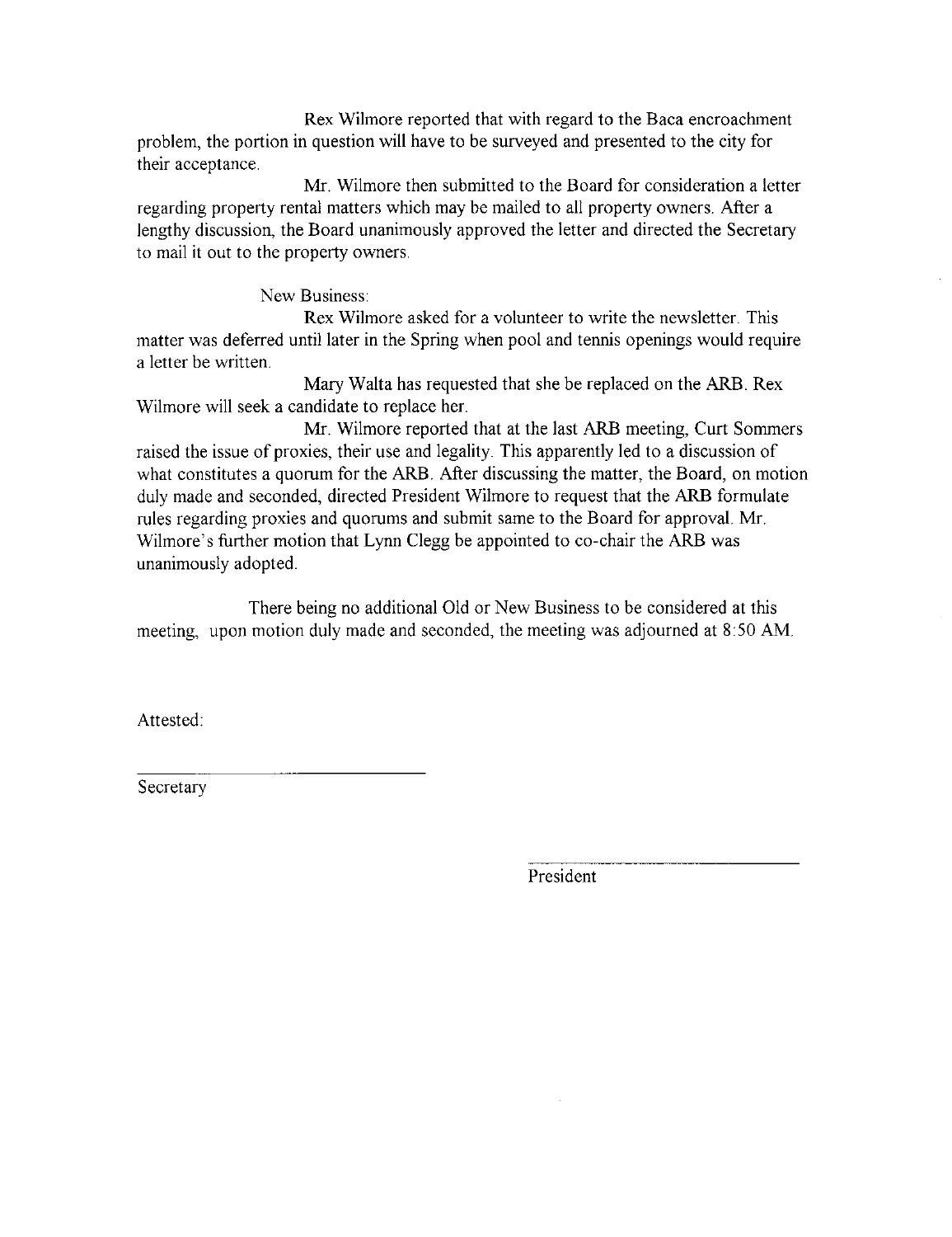$\sigma = -1$ 

#### April 13, 1999

The regular monthly meeting of the Board of Directors of Estancia Primera Community Services Association was called to order at 8:10 AM at the Community Association Building. Those present for the meeting were Rex Wilmore, Dave Baker, Georgette Clegg, Bob Tibbs, Maryellen Sherman and Pat Haueter.

Rex Wilmore presented the Treasurer's report for Cheryl Sommers who was absent. Rex advised that Cheryl had sent out reminders to delinquent accounts. Our accountant has extended the time for the EPCSA tax filing, which is normally due on March 15. It is anticipated that no tax will be due. Upon motion duly made and seconded, the Board unanimously approved the Treasurer's report.

Rex Wilmore also gave the ARB report. He advised that the plans for construction for Lot 1, Los Nidos Drive have been approved by the ARB. Rex also reported that for the 24<sup>th</sup> straight day the sidewalk had been blocked by L&L construction activity. They will be advised again to keep the sidewalk clear.

Georgette Clegg presented the Recreation Center report. She advised that the annual pool maintenance will be conducted soon in preparation for the City's inspection which is required prior to the opening of the pool. She also reported that the work on the tennis court is progressing as fast as it is possible.

Bob Tibbs made the grounds report. He said that most of the planting near the tennis court is accomplished and will be finished when the tennis court resurfacing is completed. Some minor extension of the watering system will be required for the new planting.

Old Business: Rex gave to Board members copies of the letter from Assistant City Attorney, Peter A. Dwyer, to Mary Walta, regarding the status of Estancia Primera compliance with Drainage and Maintenance Requirements. Ms. Walta will review these requirements and convey her interpretation at a later date.

New Business: Rex Wilmore addressed the following items:

The date of the Annual Meeting will be determined in the next few weeks, when the date for the Indian Market is known, and voted on at the next Board meeting.

Changes to the ARB: The ARB has adopted two new policies under existing Proxy Procedures:

a) ARB members are allowed to attend meeting by Proxy; the Proxy should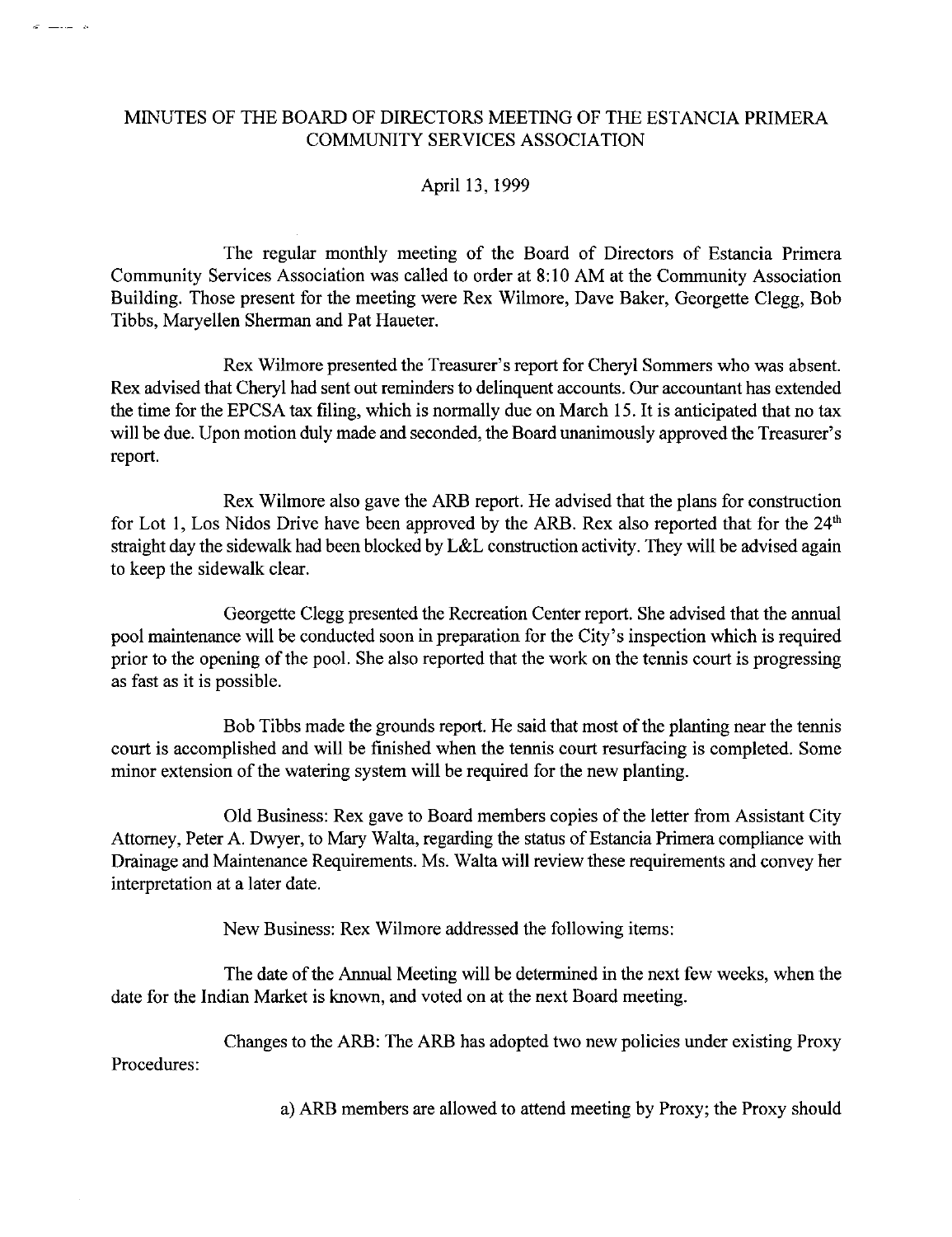be given, whenever it is possible, to persons in the same neighborhood, and

b) a Quorum is defined as four (4) members at each meeting.

c.) Mary Walta has requested to be removed from the ARB and be replaced by Catherine Beck.

Upon motion duly made and seconded, the Board unanimously approved the changes to the ARB.

President Rex Wilmore handed his resignation from the Board of Directors, effective this date. It was with great sadness that the Board accepted his resignation. No one has been more dedicated and self-sacrificing than Rex in his work to protect the interests of Estancia Primera. Rex believes he will remain in Santa Fe and has volunteered to consult and provide advice relating to drainage, EPSCA responsibilities to the City, and other matters he has studied so intently for the past 3 years. Rex will arrange to transfer of all documents relating to his office to Georgette Clegg, Vice-President, at a mutually convenient time. He also agreed to arrange meetings with relevant city officials, Mary Walta and Georgette Clegg to establish a continuity of contacts he has developed over the years.

Upon motion duly made and seconded, the meeting was adjourned at approximately 9:00 AM.

Attested:

 $\lambda$ 

Secretary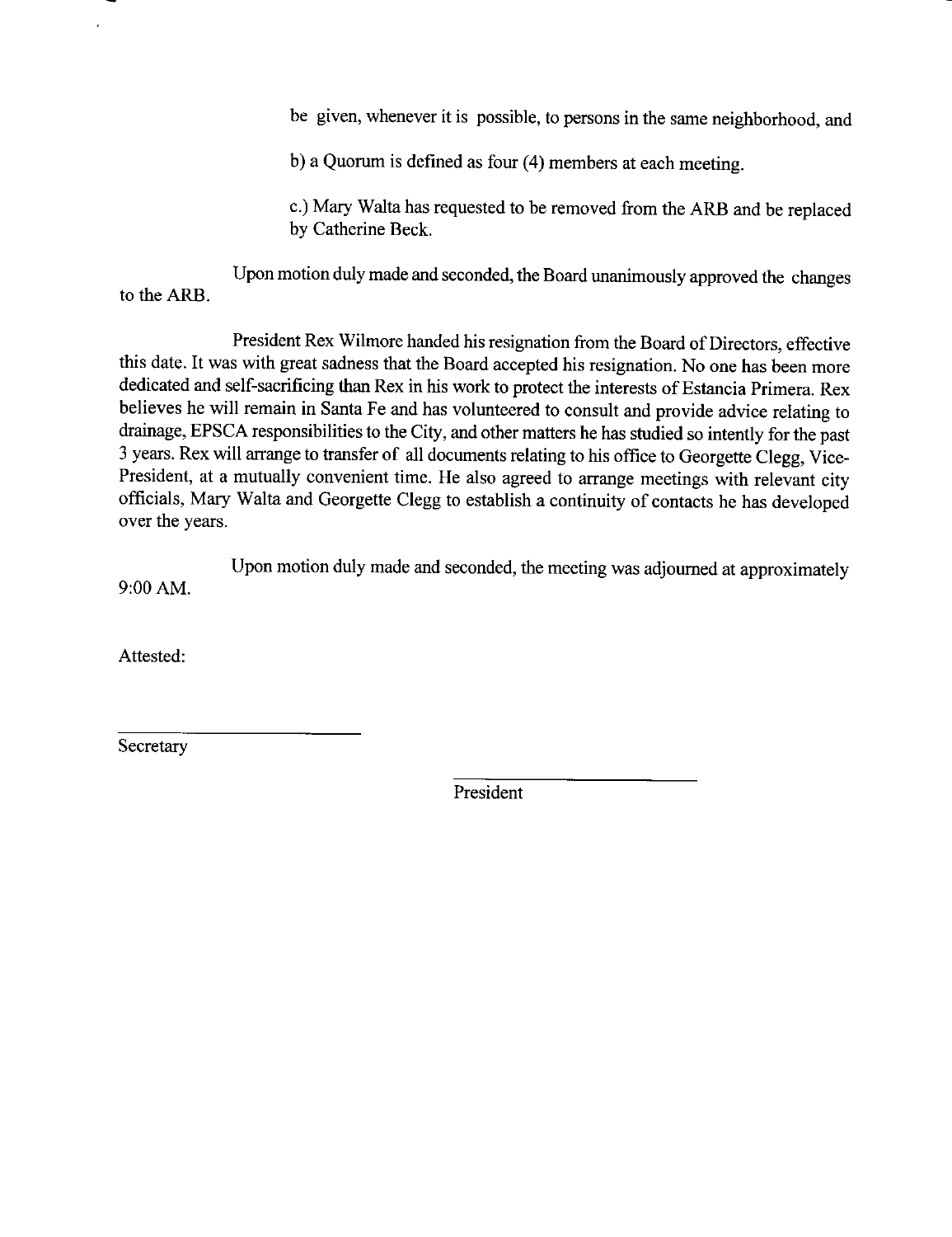May 11, 1999

The regular monthly meeting of the Board of Directors of Estancia Primera Community Services Association was called to order at 8:05 AM at the Community Association Building. Those present for the meeting were Cheryl Sommers, John Amos, Bob Lockwood, Pat Haueter, Georgette Clegg and Maryellen Sherman. Absent were Bob Tibbs. Dave Baker and Cheryl Sommers. Past President Rex Wilmore also attended the meeting.

Cheryl Sommers presented the financial report, noting that an extension had been applied for in filing the association tax return, and that the few remaining owners who are delinquent in the payment of dues are being pursued. On motion made and duly seconded, the financial report was approved.

Bob Lockwood reported briefly for the ARB.

Recreation Center Report. Georgette Clegg reported for the ARB in the absence of Lynn Clegg that the heater in the rec center building has malfunctioned and it is recommended that the be replaced at a cost of approximately \$2100. Upon motion made and duly seconded, the Board authorized the replacement of the heater, but required obtaining and additional bid before proceeding.

On motion made, duly seconded, the Board authorized and directed Ms. Clegg to contact the La Viveza Board and inquire about the pavement work done in the arroyo on La Viveza property. This inquiry should request that La Viveza investigate and report to this Board with specific reference to city approval of any such construction.

Ms. Clegg reported that she was experiencing difficulty in getting the work completed on the tennis court resurfacing project. Several suggestions were tendered by board members as well as offers of assistance should this continue to be a problem.

Rex Wilmore reported that the Baca encroachment matter will be resolved by a lot line adjustment. The city will not approve the Baca subdivision until this has been accomplished.

New Business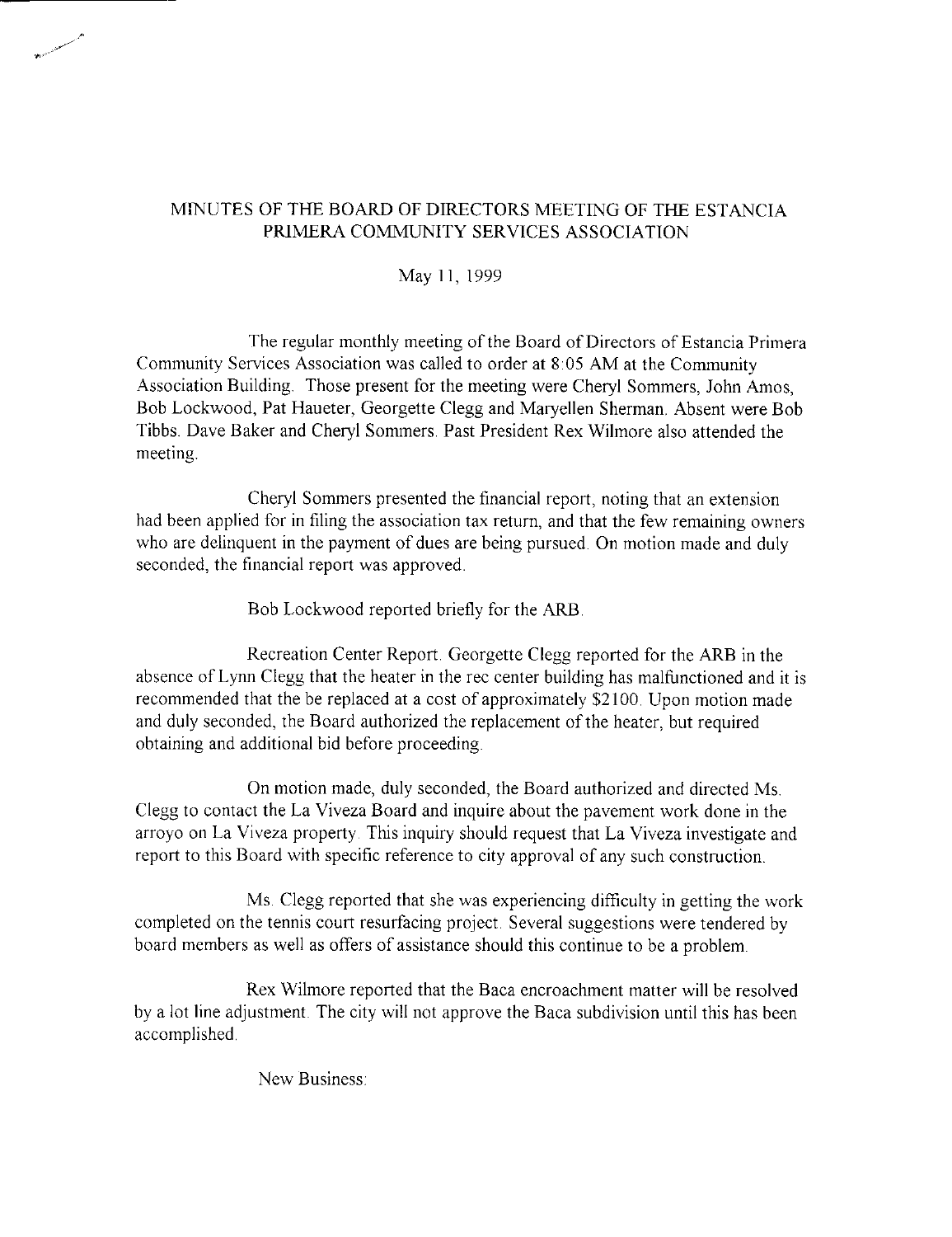The Board set the Annual Meeting date as August 18, 1999 at  $7:00$ PM. The Secretary was directed to notify the membership by letter two weeks prior to the meeting date.

The Board then received the nomination of Walter Ford to fill the unexpired term of Rex Wilmore and without objection Mr. Ford was elected. The Board further unanimously elected Georgette Clegg as President of the Board and Maryellen Sherman as Vice President.

The malfunctioning lights at the south entry to the development was brought to the Boards' attention. Ms. Clegg agreed to refer this matter to Dave Baker.

Because of Ms. Clegg's election as President of the Association, the Board unanimously appointed Lynn Clegg as chairman of the recreation center committee, relieving Ms. Clegg of her co-chairmanship of that committee.

On motion made and duly seconded, Sunday, June 27, 1999, was selected for the Community Bar-B-Que, to be held at the Recreation Center and to be funded by the Association.

There being no additional Old or New Business to be considered at this meeting, upon motion made and duly seconded, the meeting was adjourned at \*: 57 AM.

Attested:

Secretary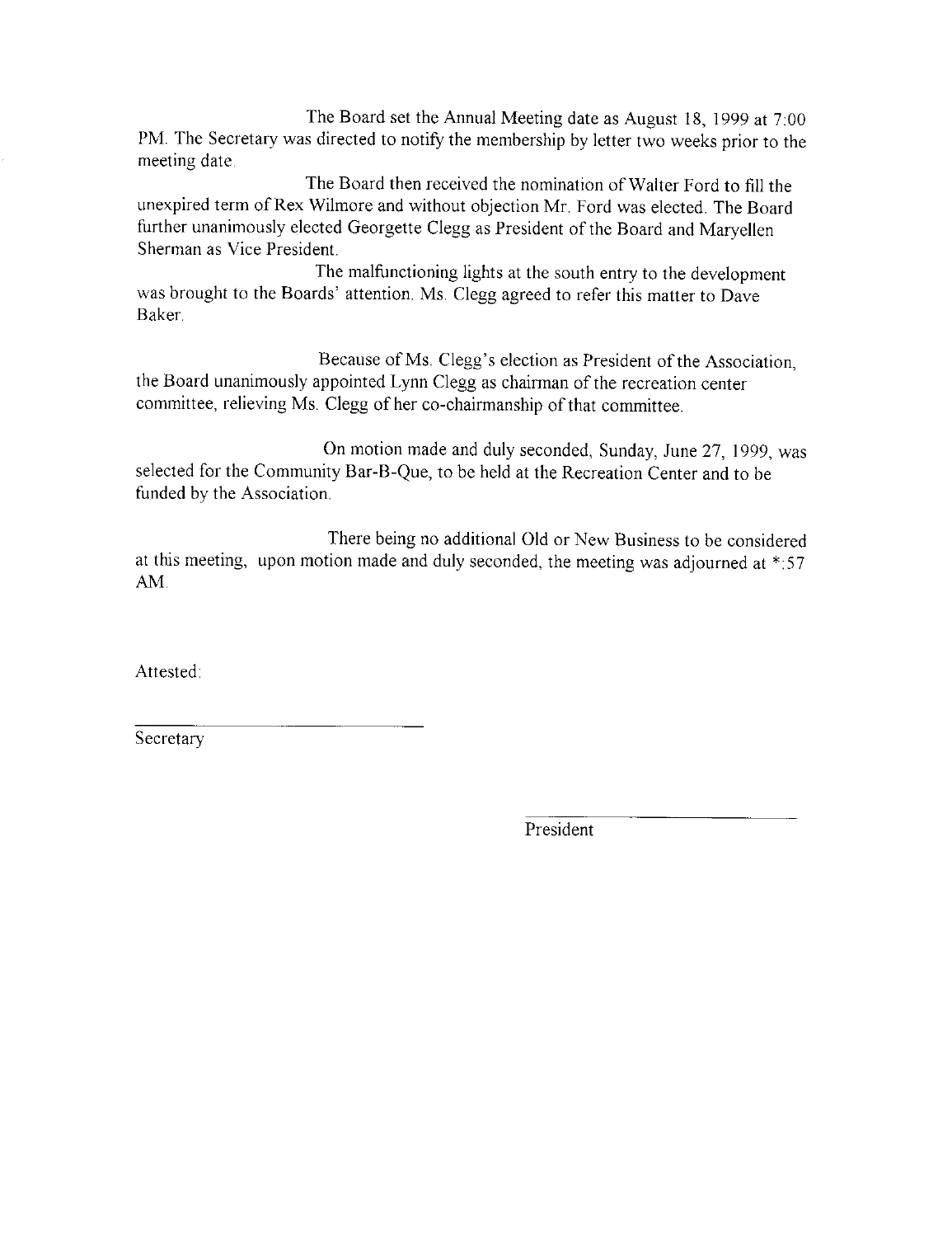#### August 10, 1999

The regular monthly meeting of the Board of Directors of Estancia Primera Community Services Association was called to order at 8:28 AM at the community association building. Those present for the meeting were Pat Haueter, Georgette Clegg, John Amos, Dave Baker, Bob Tibbs and Maryellen Sherman. Absent were Chervl Sommers Walter Ford and BobLockwood.

Secretary John Amos presented to the Board the minutes of the regular meetings during June and July, which, upon motions made and duly seconded, were approved.

Treasurer Cheryl Sommers being absent, the financial report for the period was submitted on her behalf by President Clegg. Upon motion made and duly seconded the financial report was accepted. President Clegg stressed the importance of the financial meeting set for Monday, August 16, 1999, and urged all Board members to attend.

Mary Lawton appeared in her capacity as Chairperson of the ARB and reported to the Board the results of the last ARB meeting. Ms. Lawton noted that the ARB had failed to carry out the directives of the Board at its last meeting. She pointed out failures of L&L to comply with regulations requiring obtaining approval of the ARB before proceeding with work on landscaping and construction of walls and patios in Los Nidos. She specifically mentioned the wall construction on Lot #1 which has been the subject of concern and complaint to the ARB by members of the association.

After a lengthy discussion, on motion made and duly seconded. The Board directed the ARB to employ the services of a traffic engineer to study and make recommendations regarding safety issues related to the wall construction of Lot #1, expenses of such study to be bourn by the Association.

By separate motion made and duly seconded, the Board directed that the ARB retain the \$3,000 deposits made by L&L prior to commencement of construction in Los Nidos as a contribution toward fines imposed by the Board for infractions of ARB regulations.

Recreation Center. Ms. Clegg reported that the new chairs have been purchase for the rec building and the heater repairs have been completed.

Bob Tibbs presented the Grounds Report. He noted that the north entry sign has been re-landscaped, much of the clean-up effort in front of the rec center and in other common areas has been done and that additional attention will be focused on the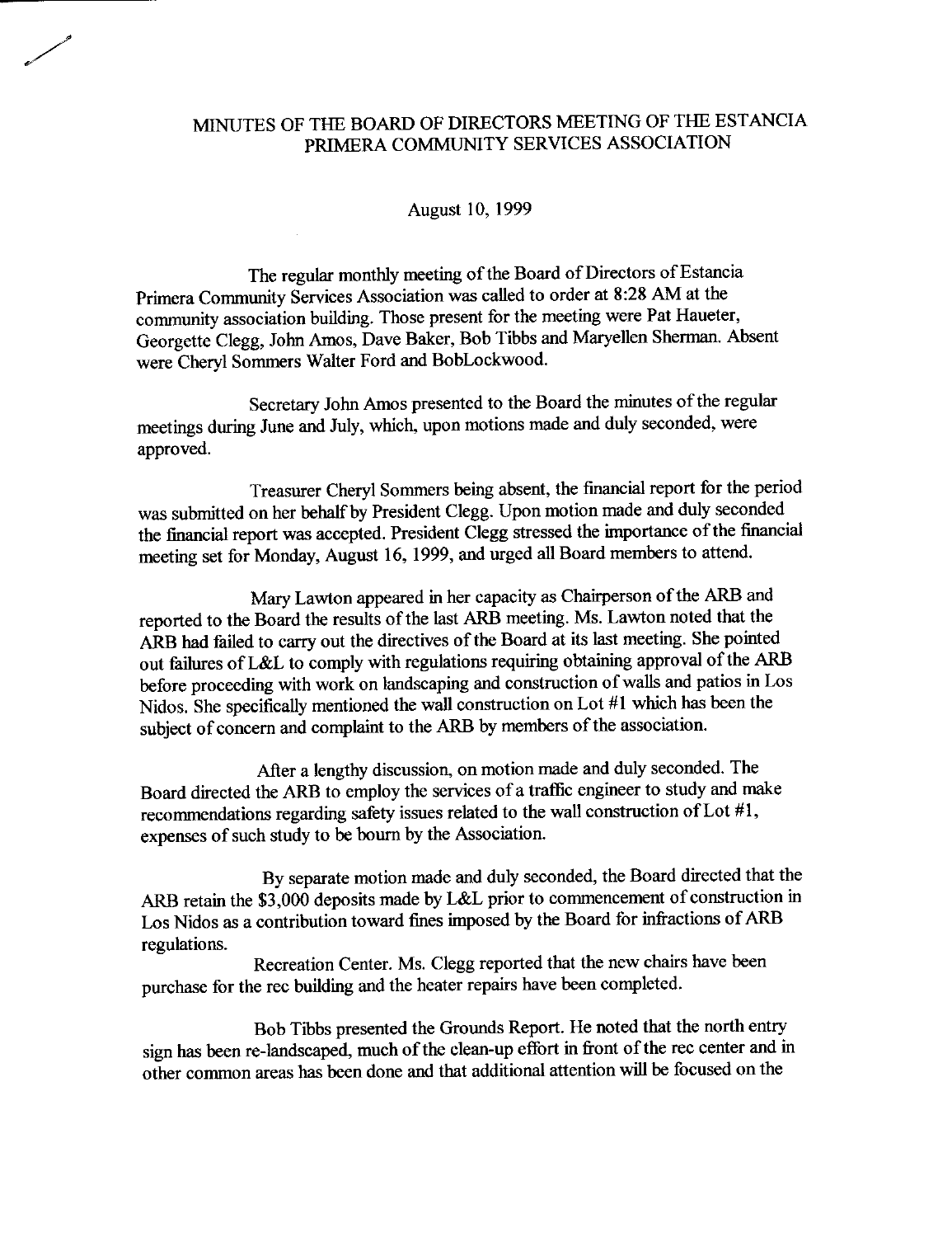control of clover in and around the roadways which has flourished with the unusually wet summer season.

Old Business. Ms. Clegg reported that the City of Santa Fe has approved the rezoning request concerning the Diker transfer to Roybal. Mary Walta, attorney for the association, has followed this matter and determined that the Association has not created a precedent for similar requests in the future and will continue dealing directly with Diker regarding any exemptions requested by him on the acreage which he owns.

Ms. Clegg noted with regret the receipt of Dave Baker's letter of resignation from the Board. The Board approved a recommendation from Jim Hays that Don Willingham be appointed to fill Dave Baker's unexpired term.

On motion made and duly seconded that Board approved a request by the Cumbre Vista Association that the maintenance of the wall along Avenita Primera within Cumbre Vista be taken over by EPCSA.

There being no further business to be considered by the Board at this meeting, upon motion made and duly seconded, the meeting was adjourned at 9:14 AM.

Attested:

Secretary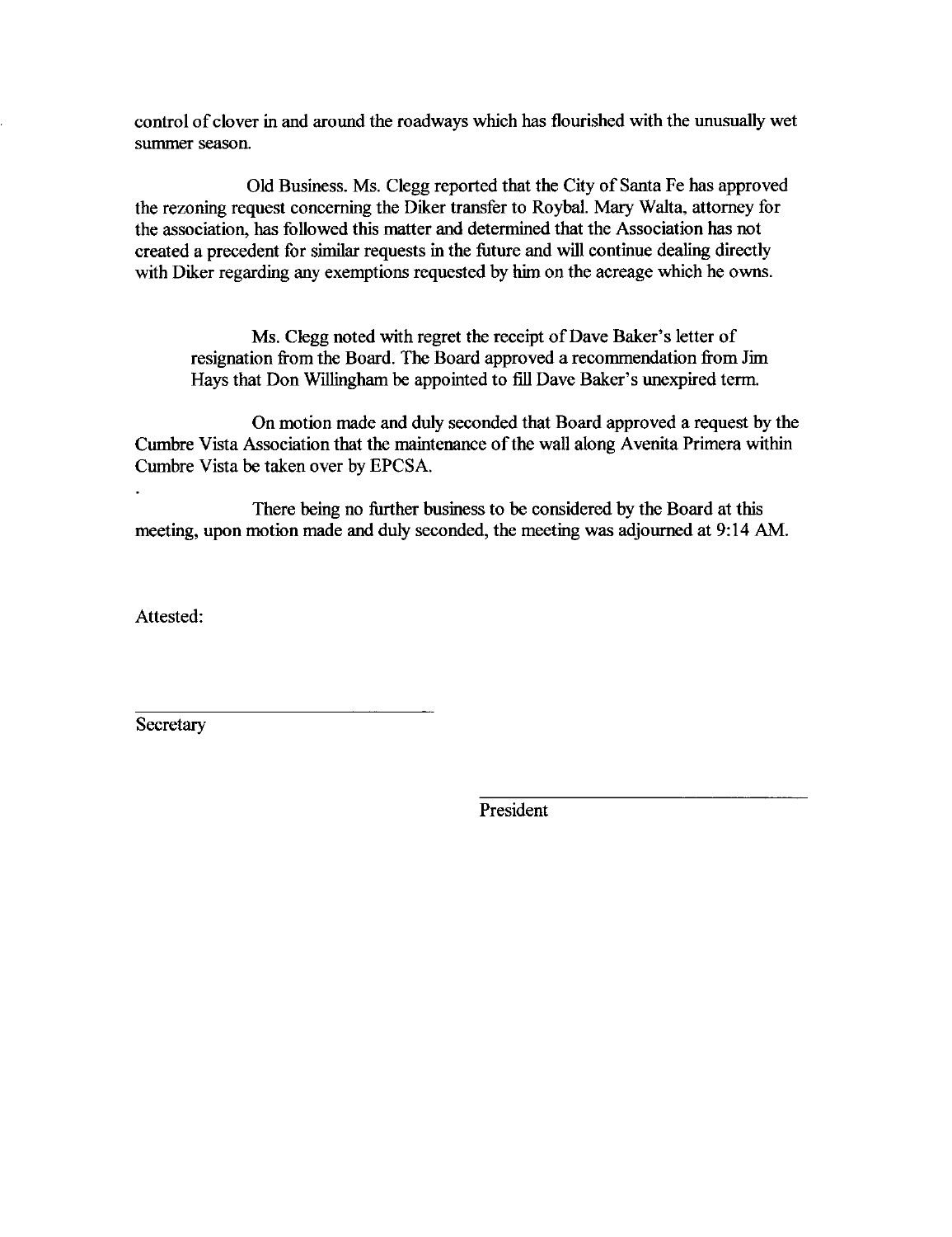#### Minutes of the Estancia Primera Community Services and Association (ESPCSA) Annual Meeting August 18, 1999, 7:00 p.m.

 $\ddot{\phantom{a}}$ 

There were 37 homeowners present.

President, Georgette Clegg opened the meeting at 7:06 p.m. Other board members present were Walter Ford, Pat Haueter, Bob Lockwood, Maryellen Sherman, Cheryl Sommer, and Bob Tibbs.

President Clegg asked if anyone wanted the minutes of the 1998 Annual Meeting read since they were mailed to all homeowners with the announcement of this meeting. A motion was made and seconded to suspend the reading of the minutes.

Cheryl Sommer, Treasurer gave a report on the expenditures of the past year. There was a lengthy discussion about the \$36K excess in the reserve account. A motion was made and seconded to increase the reserve by \$5K per year for the next four years. There was then another motion made and seconded to approve the previous motion. The motion passed with 3l people for the motion and 18 people against.

President Clegg suggested that in future years more people would want to attend the Finance Meeting, which is held separate from the annual meeting each year. The Finance Meeting was held August 16, 1999 at 7:00 p.m. Seven people attended.

Mary Lawton, Chair of the Estancia Primera Architectural Review Board (EP-ARB) introduced the Board members-Catherine Beck, Paseo Cresta; Richard Downar, Calle Altamira; Jim Hays, Kachina Hills; Bob Lockwood, Los Nidos; Tom Thiel, La viveza; and Mary, Cumbre Vista. She then gave a report of the current activities and current buildings in progress. There was a discussion of the rules that apply to each builder and the agreement, which is strictly enforced, that each builder signs before beginning construction.

Pat Haueter presented the Recreation Center Report. A new heater was installed in the Recreation Building and the tennis court was resurfaced. A wall hanging, fireplace tools, and other miscellaneous items were purchased to enhance the building. if a homeowner wants to hold a function in the Recreation Center they should contact Lynn Clegg. Pat thanked Dave Baker and Bob Tibbs for the excellent work the Grounds Committee has done at the north and south entrances and at the Clubhouse. She also stressed the pool use rules, and that key cards are available. Replacement cards are also available for a \$25.00 fee.

Bob Tibbs, Grounds Chairman, reported that lights were reinstalled at the south and north entrance, and that shrubs were replanted in front and behind the Clubhouse. They are trying to keep the weeds down by the sidewalks and vines were planted to help cover the tennis court. They have hand watered plants at both entrance signs. Cracks in street need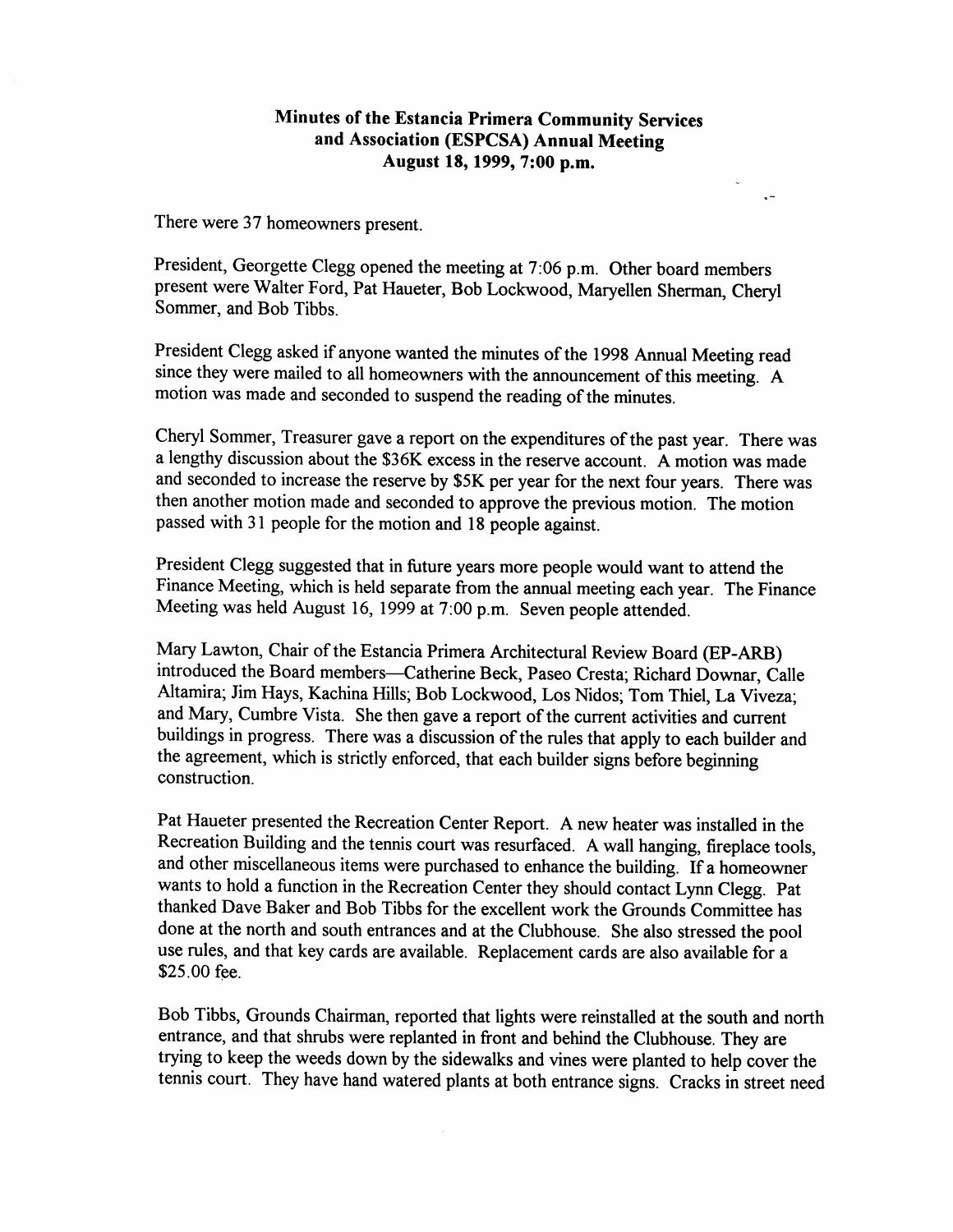to be by filled by the city, and he suggested that Estancia Primera homeowners contact their city council representative or the city engineer.

Georgette Clegg gave the President's report.

- She expressed sorrow that Rex Wilmore, past president, had resigned in April and moved from Estancia Primera. She thanked Rex for his leadership and hard work with the city on the drainage issues. Mary Walton was also thanked for her work on this issue. Ms. Clegg also announced the resignation of Pete Stanton last fall. Bob Tibbs was appointed by the Board to serve out his term. Dave Baker has just resigned and is moving from the area. The Board nominated Don Willingham to run for election to fill the fourth open position.
- The drainage structures were all inspected by the city and approved. In accordance with our governing documents, we directed the firm of Gonzales, O'Reilly and Associates to inspect all the structures this spring. She again thanked Rex Wilmore for his dedication and diligent work with the city on this issue.
- There was a small problem with encroachment on EPCSA property by Sam Baca. EPCSA suggested that Mr. Baca file a lot line adjustment with the county that clarifies that the city has an easement on his pond and that Sam Baca will maintain the property. This has been done.
- EPCSA also had an unusual problem with a small section of Mr. Dyker's property. Lot 2 of the Los Altos development, which is  $\sim$  .6 acres. Without notice to us Mr. Dyker gave Mr. Roybal this section to build a house on. However Mr. Roybal's property is zoned RC-8 while EPCSA is zoned "Planned Residential Community." Mr. Roybal went to the Planning Commission and requested re-zoning of his property, which they approved. We objected to this change because EPCSA is subject to City Ordinance l98l-3 and the re-zoning would affect the enforcement of our Covenants and Restrictions. The city subsequently removed this section from the restrictions of the 1981-3 Ordinance. The Board then voted to require Mr. Dyker and/or Mr. Roybal to be responsible for any cost that may be incurred as a result of <sup>a</sup> possible conflict between our Covenants and Restrictions and the manner in which Mr. Roybal will proceed with the building of the proposed house. The Board would not object if they provided necessary legal work to de-annex this small section of Los Altos.
- o At the request of the EP-ARB Chair, the Board directed the ARB to raise the deposit required by the developer prior to commencing construction from \$500.00 to \$1,500.00. Construction presently under way is exempt from this increase. The reason for the increase is that the ARB gets \$500.00 from each construction site, part of which is used to defray the cost of an architect to review the building plans. Since the ARB is authorized to fine any contractor who disregards the ARB requirements and rules, the ARB needs sufficient funds on deposit to make the fines actually effective.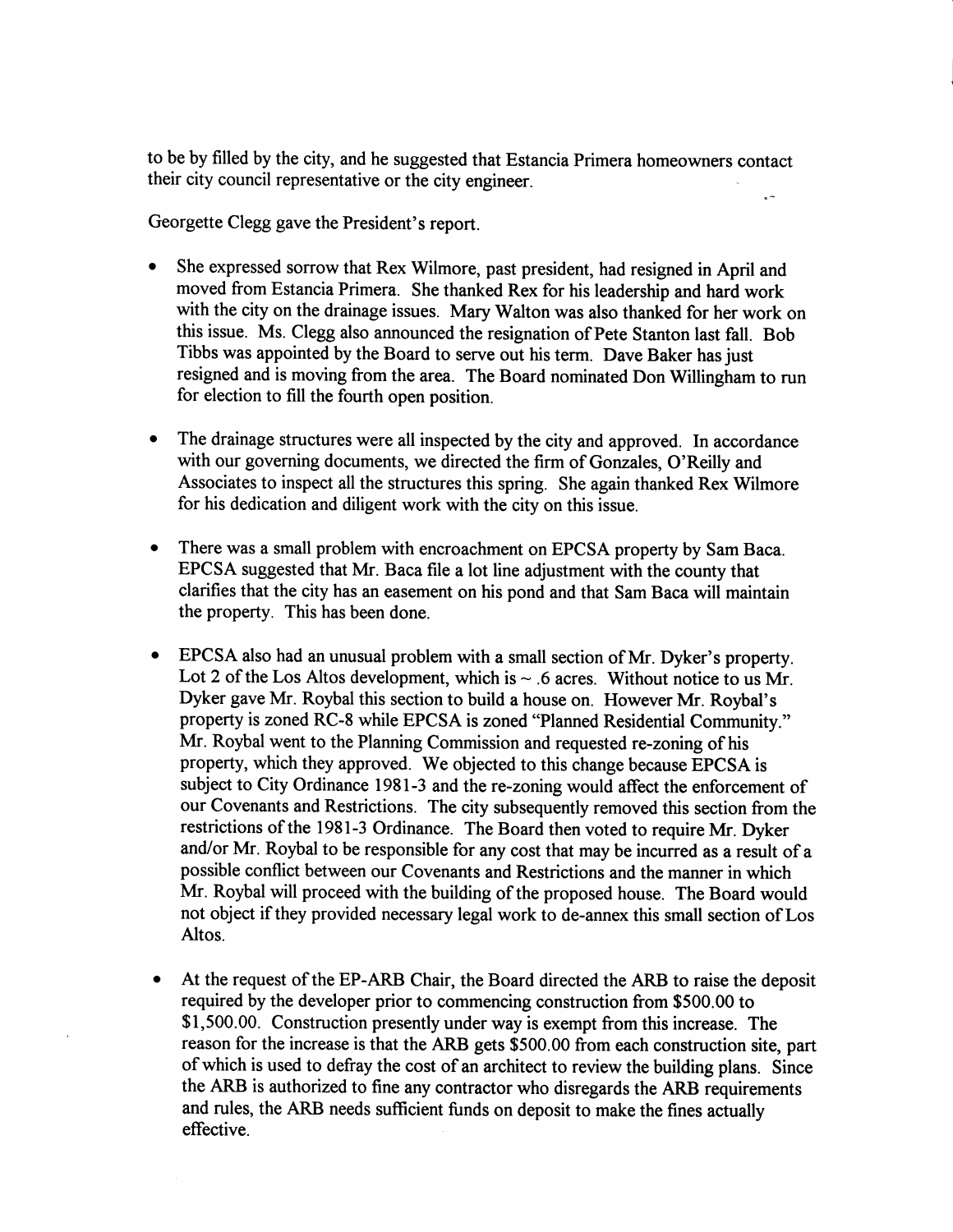- o At the last Board meeting, the Board agreed that the EPSCA will maintain the wall along Avenida Primera. This relieves the Cumbre Vista Association of this responsibility
- Ms. Clegg also thanked the Women's Group for their activities in sponsoring good will among the neighborhood. The Women's Group organized a summer party in August, and they are now planning a New Year's Eve party for the EPCSA August, and they are now planning a New year's Eve party for the EpcsA.

Election of Board members was then held. All nominees, including Don Willingham, were elected.

New Business: It was stated again this year that the Clubhouse cannot be used for financial gain.

> A request was made to all Neighborhood Association Presidents to notify the Board of home ownership changes in order for the Homeowner List to be kept current.

A motion was made to adjourn the meeting at 8:45 p.m.

Residents then enjoyed coffee and cookies.

Respectively submitted : Maryellen Sherman Vice President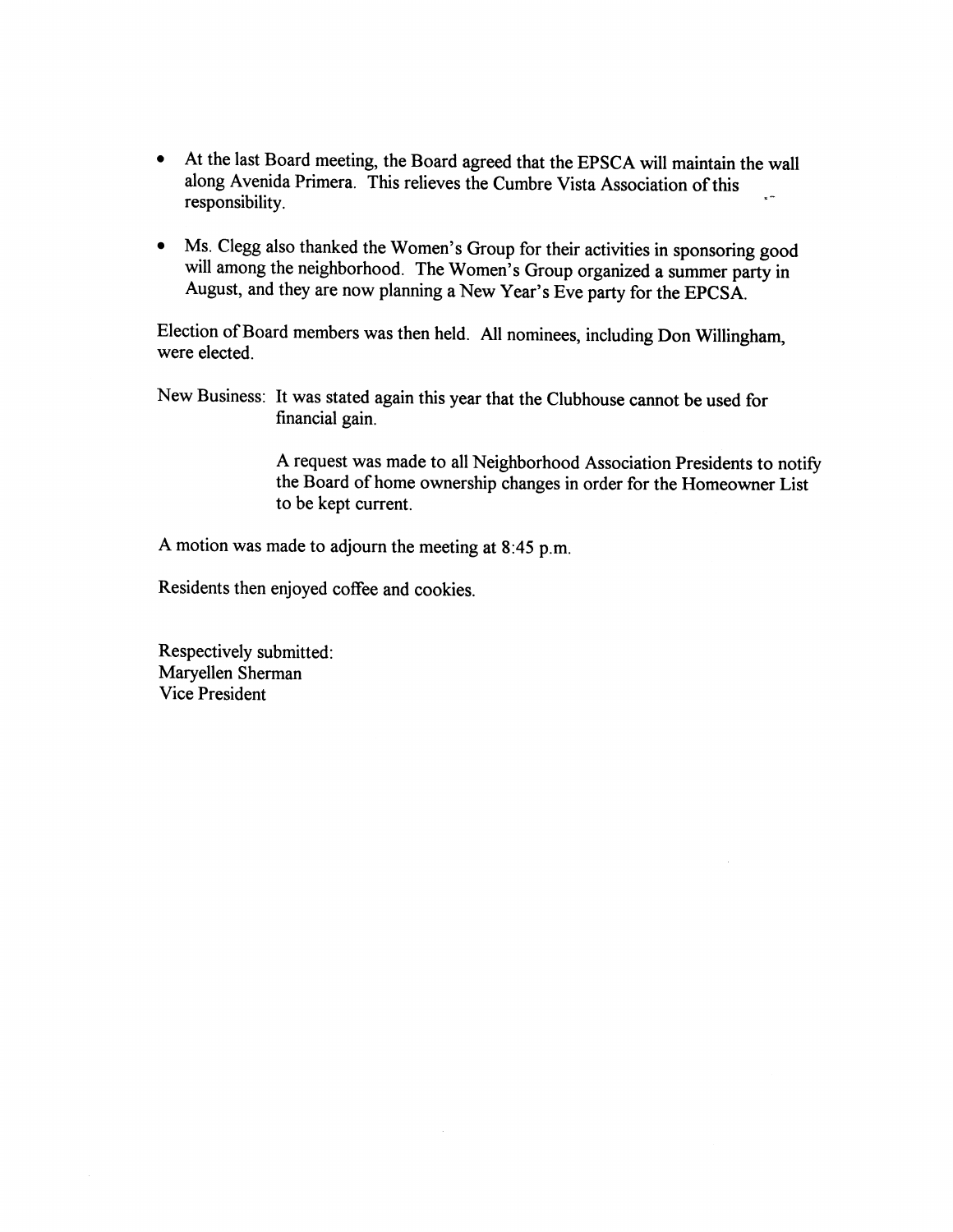## Minutes of the Meeting of the Board of Directors for the Estancia Primera **Community Services and Association (EPCSA)**

#### **September 14, 1999**

Georgette Clegg, President, opened the regular meeting of the Board of Directors of EPCSA at 8:10 a.m. in the community association building. Those present were Walter Ford, Maryellen Sherman, Cheryl Sommer, Don Willingham, Judy Wilson, and President, Georgette Clegg.

Minutes of the August 10, 1999 meeting were read and approved.

Judy Wilson, Association Accountant reviewed the 1998 fiscal year end financial statement prepared by Cheryl Sommer. A discussion of Capital improvement charges and the Architectural Review Board (ARB) fund, and ways to better track the expenditures were discussed. Cheryl made a motion that the treasurer of the Association takes on the administration of the account for the ARB. The motion was seconded and approved. A second motion was then made by Cheryl Sommer that a bookkeeper be hired to review the records of the ARB fund and find out who the money (\$12, 053.00) belongs to and refund it where possible. Judy Wilson and Cheryl will discuss and decide whom to hire for the bookkeeper position. This motion was seconded and approved.

Judy Wilson had prepared the tax statement for the Association and gave it to Cheryl to be postmarked by September 15, 1999. The Association will pay the state \$54.00 in taxes.

Pete Stanton came before the Board to discussed a letter he received from the Estancia Primera ARB on a complaint of the unscreened swamp cooler at his residence. Pete said there are at least 10 other swamp coolers in Estancia Primera (EP) that are not screened. After a short discussion, President Georgette Clegg told him that the Board could not act on his issue at this time and that he needed to first go before the EP ARB to plead his case. He agreed to do so, and left the meeting.

Walter Ford brought another ARB issue to the Board's attention about a new homeowner who needed to know the EP ARB rules. Georgette gave Walter a copy of the ARP policy. She will provide other members of the Board a copy of this policy at the next meeting.

Don Willingham made a motion to keep the same Board officers in place. They are: Georgette Clegg, President; Maryellen Sherman, Vice President; John Amos, Recording Secretary; and Cheryl Sommer, Treasurer. Walter Ford seconded the motion and the motion was carried.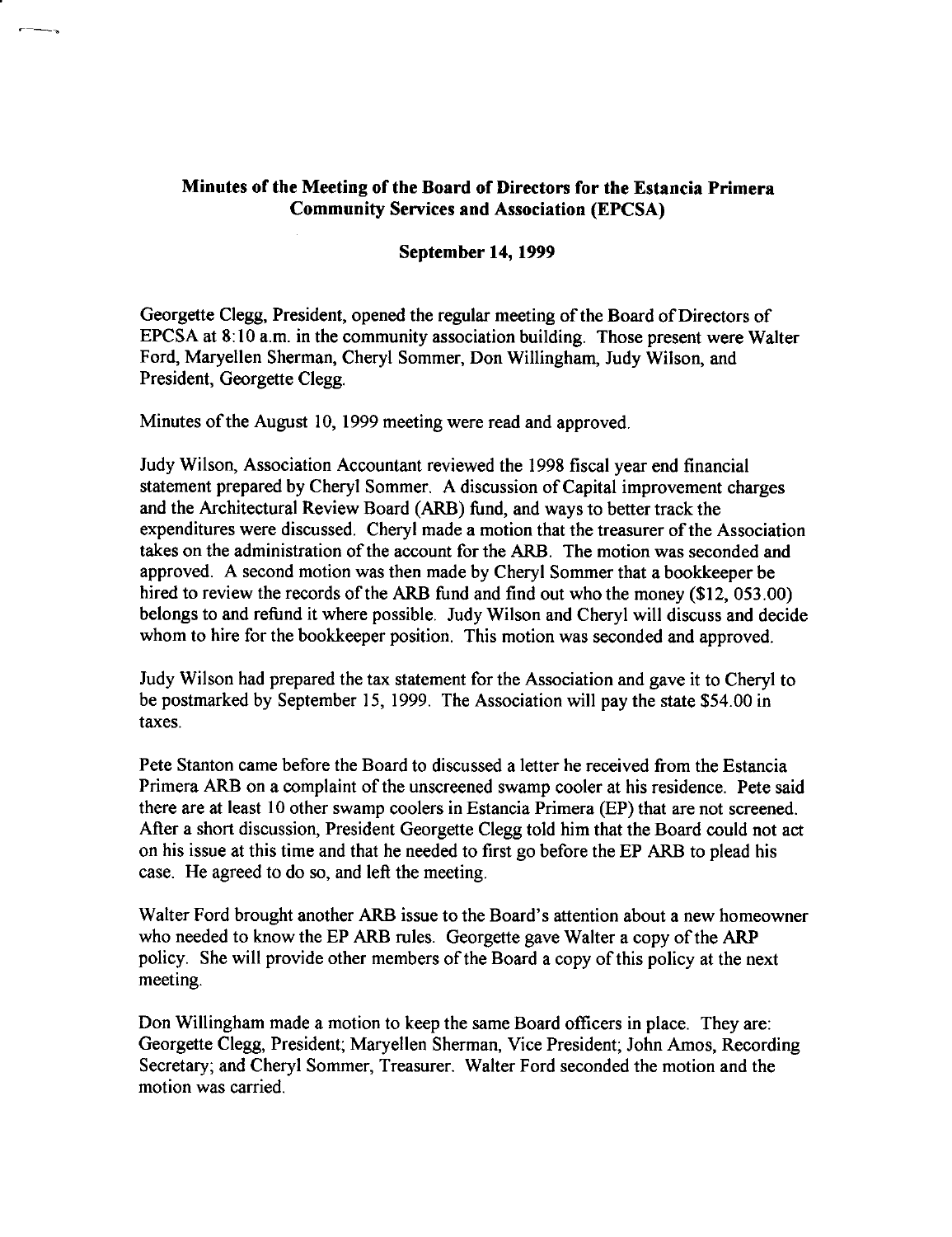Cheryl Sommer made a motion to name Stan Schriber, Paseo Cresta, to fill the Board position of Bob Tibbs who has resigned and is moving out of state. The motion was seconded and approved. It was discussed that Stan be asked to head the Grounds Committee, a position formerly held by Bob Tibbs. Georgette will talk with Stan.

Jim Hays and Neal Williams reported that Watershed West would not receive the grant that they expected from the Environmental Protection Agency this year. There was a lengthy discussion of the need for EP to continue to be an active participant with the city on the drainage issue. Jim Hays presented a proposal that Watershed West be hired in the future to do the yearly drainage inspection at Estancia Primera and present the report to the city. Jim and Neal would like a financial commitment from the Board. Don Willingham asked Jim to prepare a written proposal of the work schedule and costs for the Board to review. Cheryl Sommer asked to have the report within 15 to 20 days so she can review it and the financial impact before it comes before the Board at the October meeting. They agreed to have the report to Cheryl within this time frame.

President Clegg adjourned the meeting at 10:00 a.m.

Respectively submitted Marvellen Sherman **Vice President**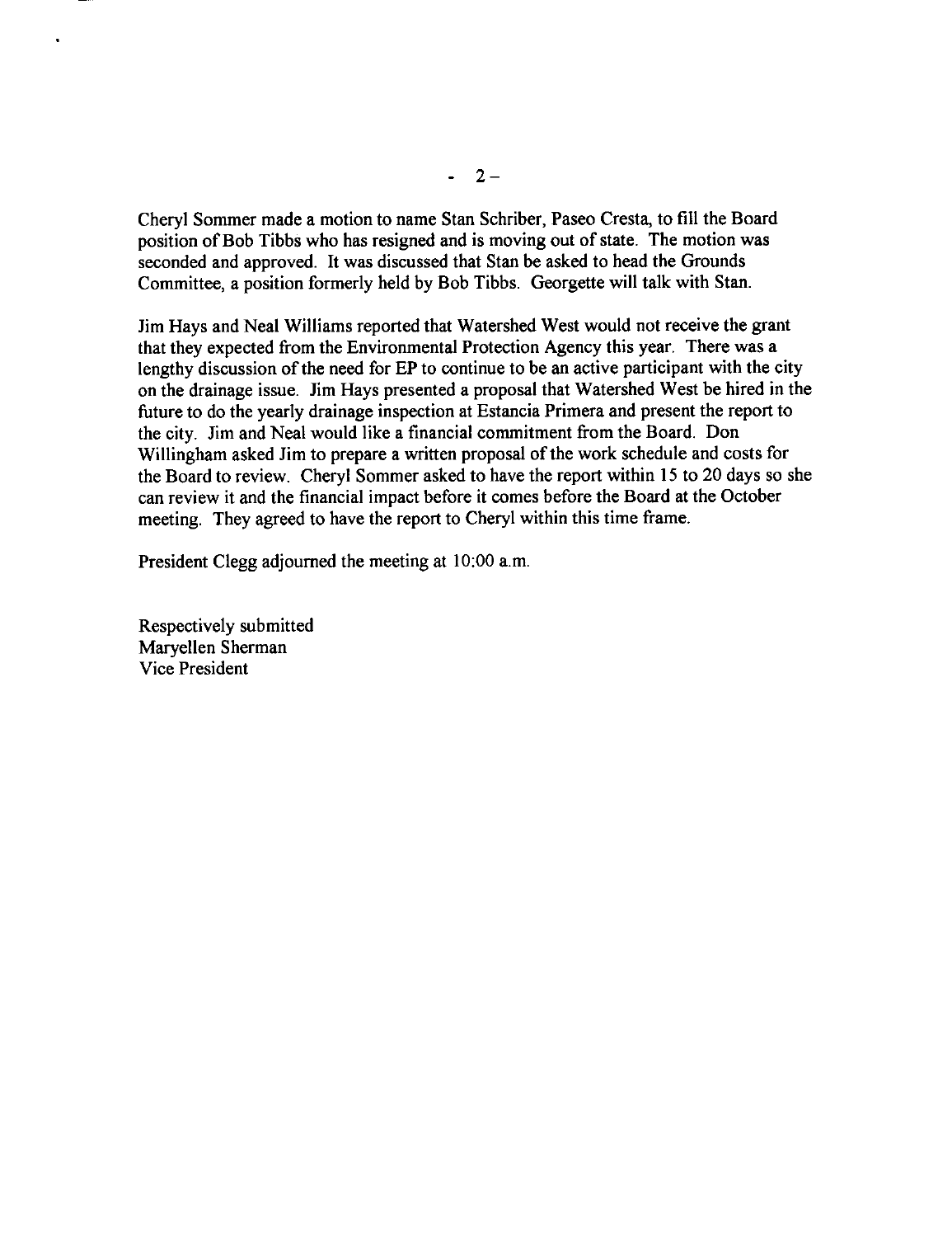#### Minutes of the Meeting of the Board of Directors for the Estancia Primera **Community Services and Association (EPCSA)**

#### **October 12, 1999**

Georgette Clegg, President, opened the regular meeting of the Board of Directors of EPCSA at 8:00 a.m. in the community association building. Those present were Pat Haueter, Bob Lockhart, Stan Schreiber, Maryellen Sherman, Cheryl Sommer and President Georgette Clegg.

Minutes of the September 14, 1999 meeting were read and approved with one correction. The ARB fund is \$16K not \$12,053.00.

Cheryl Sommer gave the Treasury Report. Discussions that followed were: Cheryl gave the name of Virginia Starke to do the ARB account at \$25.00 an hour. She reported that Mary Lawton will return November 10 and the Board will then be able to get the old ARB records. Other discussions were the Dean Witter Reserve Account: it was suggested that we have an evaluation of the Recreation Center, Cheryl will check on this, and she will have a preliminary budget at the October meeting.

The Architectural Review Board: no report.

The Recreation Center Report: the pool is closed for the season, Lynn Clegg will call an exterminator for the building and turn up the heat for winter, and continue to try to get more chairs at Target. Cheryl will call Samsonite to see if she can get chairs directly from them.

Old Business: Bob Lockwood stated that he would object to changing inspectors on the drainage. They have a good rapport with the city and there is no reason to change. The Board was in consensus.

New Business: Bob Lockhart reported that Dyker sold half of his 23 lots and is keeping three-four lots on top of the hill to buffer his property. They will go forward with their infrastructure. There are three lots with driveways onto Estancia Primera.

No report on the Baca property.

There was no Executive Session.

President Clegg adjourned the meeting at 8:55 a.m.

Respectively submitted Maryellen Sherman **Vice President**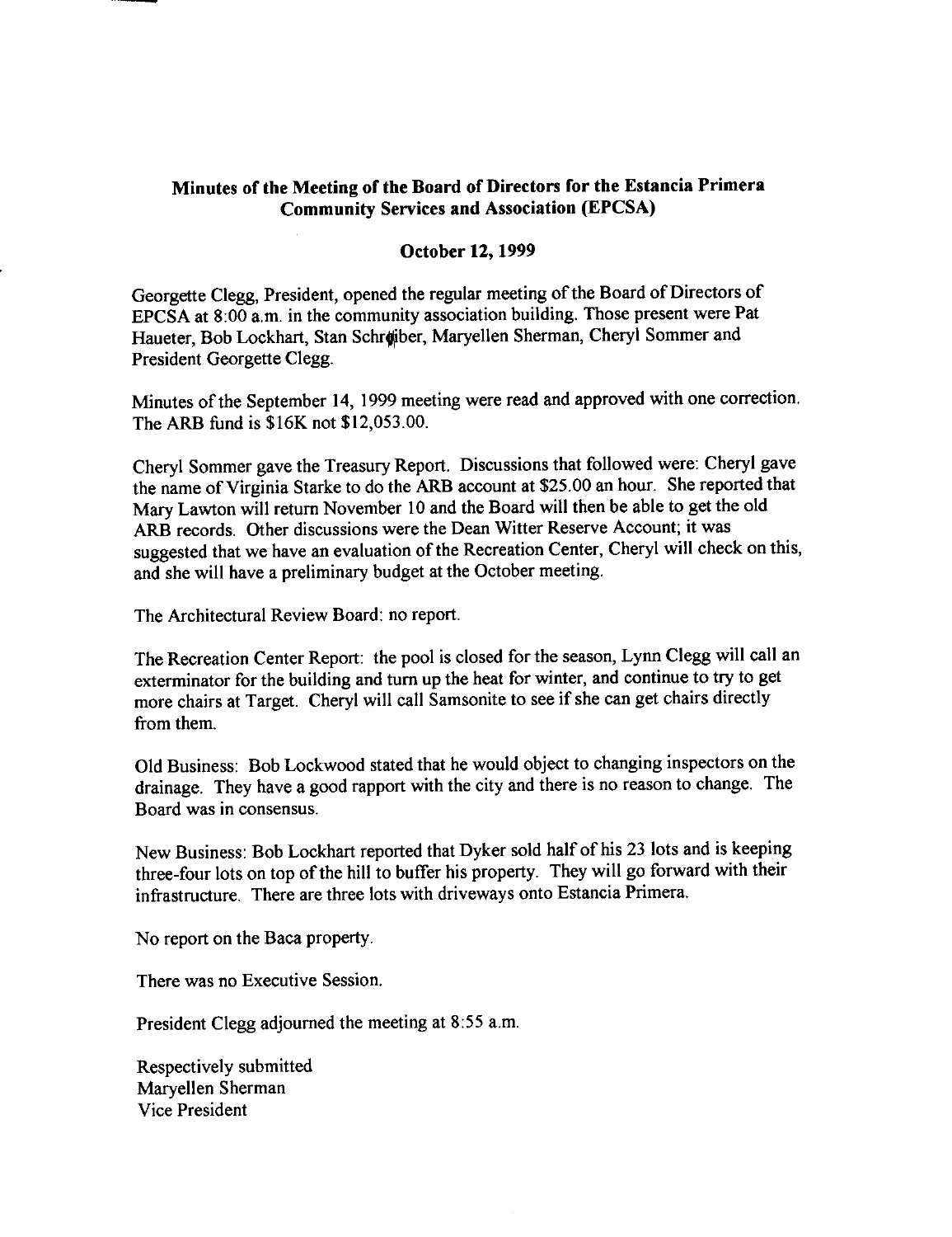#### November 9, 1999

The regular monthly meeting of the Board of Directors of Estancia Primera Community Services Association was called to order at 8:04 AM at the Community Association Building. Those present for the meeting were Cheryl Sommers, John Amos, Bob Lockwood, Pat Haueter, Georgette Clegg, Stan Schriber and Don Willingham. Absent was Maryellen Sherman.

Upon motion made and duly seconded the reading of the minutes of the preceding meeting was dispensed with and the same were approved as having been read.

Cheryl Sommers presented the financial report with a brief explanation. On motion made and duly seconded, the financial report was approved.

Bob Lockwood advised that there was nothing of significance to report for the ARB.

Stan Schriber inquired of the Board whether there were any existing contracts with individuals or companies who have been performing the grounds maintenance work and snow removal work. He further asked if there were objection to negotiation of and preparation of a simple contract with theses individuals to cover the Association? No objections were raised.

Bob Lockwood noted several recreation center building matters that should be attended to - specifically, drying wood where exposed on the building and stucco in need of repair. He also suggested a check on the roof condition.

Old Business - none to consider.

New Business - President Clegg requested volunteers to attend neighborhood planning workshops. No volunteers were forthcoming.

President Clegg noted receipt of letter from Winifred Bowers requesting approval of operating a business in her home. The Board granted conditional approval to the request, noting specifically that there are to be no customers visiting the home and no signs indicating the business.

President Clegg noted continuing complaints about spotlights being directed so as to be a nuisance to other owners. Failure of efforts to rectify this situation by local association suggests Board action. President Clegg was directed to prepare a